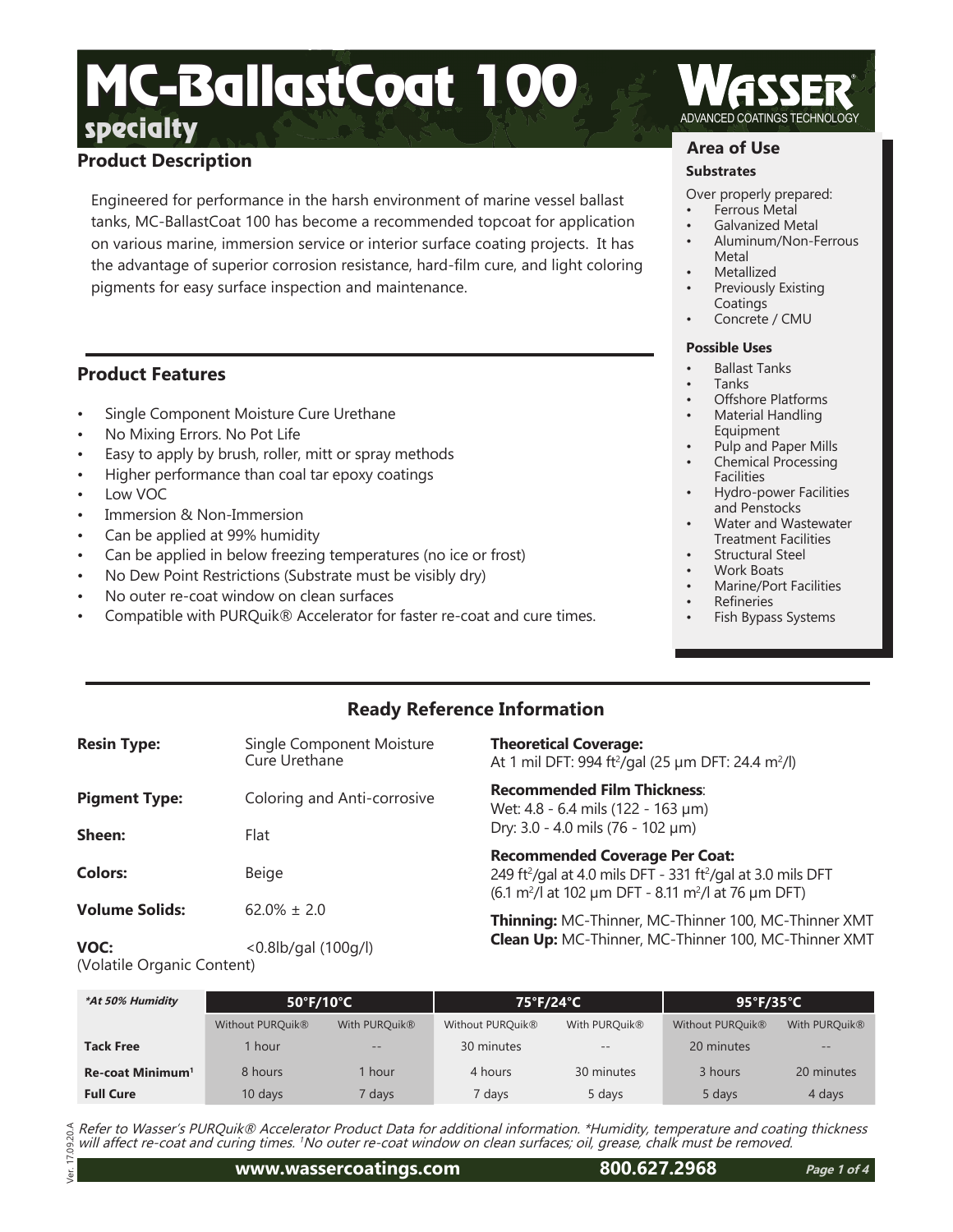## **Recommended Systems**

#### **Ferrous Metals (Immersion/Severe Exposure):**

| 1st Coat: MC-Zinc 100<br>Or MC-Miozinc 100 | 3.0-5.0 mils DFT   |
|--------------------------------------------|--------------------|
| 2nd Coat: MC-Tar 100                       | 5.0-7.0 mils DFT   |
| 3rd Coat: MC-BallastCoat 100               | 3.0-4.0 mils DFT   |
| Total System DFT:                          | 11.0-16.0 mils DFT |
| 1st Coat: MC-Zinc 100<br>Or MC-Miozinc 100 | 3.0-5.0 mils DFT   |
| 2nd Coat: MC-BallastCoat 100               | 3.0-4.0 mils DFT   |
| 3rd Coat: MC-BallastCoat 100               | 3.0-4.0 mils DFT   |
| Total System DFT:                          | 9.0-13.0 mils DFT  |

#### **Ballast Tanks (Salt Water):**

| 1st Coat: MC-Zinc 100        | 3.0-5.0 mils DFT   |
|------------------------------|--------------------|
| Or MC-Miozinc 100            |                    |
| 2nd Coat: MC-Tar 100         | 5.0-7.0 mils DFT   |
| 3rd Coat: MC-BallastCoat 100 | 3.0-4.0 mils DFT   |
| Total System DFT:            | 11.0-16.0 mils DFT |
| 1st Coat: MC-Prepbond 100    | 1.5-2.0 mils DFT   |
| 2nd Coat: MC-BallastCoat 100 | 3.0-4.0 mils DFT   |
| 3rd Coat: MC-BallastCoat 100 | 3.0-4.0 mils DFT   |
| Total System DFT:            | 7.5-10.0 mils DFT  |

#### **Aluminum/Non-Ferrous Metals/Galvanized Metal:**

| 1st Coat: MC-Unversal 100    | $4.0 - 5.5$ mils DFT |
|------------------------------|----------------------|
| 2nd Coat: MC-BallastCoat 100 | 3.0-4.0 mils DFT     |
| Total System DFT:            | 7.0-9.5 mils DFT     |

#### **Concrete1:**

| 1st Coat: MC-BallastCoat 100 | 3.0-4.0 mils DFT  |
|------------------------------|-------------------|
| 2nd Coat: MC-BallastCoat 100 | 3.0-4.0 mils DFT  |
| Total System DFT:            | 6.0-8.0 mils DFT  |
| 1st Coat: MC-Tar 100         | 5.0-7.0 mils DFT  |
| 2nd Coat: MC-BallastCoat 100 | 3.0-4.0 mils DFT  |
| Total System DFT:            | 8.0-11.0 mils DFT |

1 Prime coat for concrete may be reduced up to 25% to facilitate coating penetration. Subsequent coating applications may be reduced as necessary up to 10%. Thin in accordance with local and federal regulations.

\*Other Systems are available. Contact your Wasser Representative to answer any questions.

## **Compatible Coatings**

# **Primers:** MC-Prepbond 100

MC-Zinc 100 MC-Miozinc 100 MC-Universal 100

**Topcoats:** MC-BallastCoat 100 MC-Tar 100

### **Coating Accelerator**

PURQuik® Accelerator

## **Surface Preparation**

#### **Non-UV Exposures Ferrous Metal**

Use SSPC-SP1 solvent cleaning to remove contaminants prior to employing surface preparation methods. Blast Clean surfaces for immersion or severe service projects to SSPC-SP10/NACE No. 2 Near White Metal finish. Prepare surfaces for non-immersion or atmospheric service projects to SSPC-SP6/NACE No. 3 Commercial Blast Clean finish. For minimum surface preparation use conscientious Power Tool Cleaning methods in accordance with SSPC-SP3. Blast cleaning methods should produce a surface profile of 1.5 - 3.5 mils (38.1-88.9 µm).

#### **Aluminum/Galvanized/Non-Ferrous Metals**

Prepare surfaces using SSPC-SP1 Solvent Cleaning and SSPC-SP12/NACE No. 5 Low Pressure Water Cleaning methods to remove surface contamination. Supplement weathered galvanized surface preparation with SSPC-SP2 and 3 Hand and Power Tool cleaning to remove excessive corrosion and impart surface profile on bare metal. Supplement new galvanized surface cleaning with SSPC-SP16 to impart surface profile and support mechanical adhesion.

#### **Concrete/CMU**

The surface must be dry, free of surface contaminants, and in sound condition. Grease, and oil should be removed by ASTM D4258-83 (Re-approved 1999) and release agents should be removed by ASTM D4259 - 88 (Re-approved 1999). Refer to SSPC-SP13/NACE No 6 mechanical or chemical surface preparation methods for preparing concrete to suitable cleanliness for intended service. Surface preparation methods should impart sufficient surface profile for mechanical adhesion to occur. Ensure surface is thoroughly rinsed and dry prior to coating application. Allow a minimum 7 - 14 days cure time for new concrete prior to preparation and application.

#### **Previously Existing Coatings**

Prepare surfaces using SSPC-SP12/NACE No. 5 Low Pressure Water Cleaning methods to remove surface contamination. Supplement with SSPC-SP1 Solvent Cleaning and SSPC-SP2 and 3 Hand and Power Tool clean areas of corrosion and loose or flaking paint (feather edges of sound, existing paint back to a firm edge). Spot prime clean, bare metal with Wasser recommended primer. Sand glossy surfaces to provide profile.

**www.wassercoatings.com 800.627.2968**

**Intermediates:** MC-Ferrox B 100 MC-Miomastic 100 MC-CR 100 MC-Tar 100 MC-Universal 100

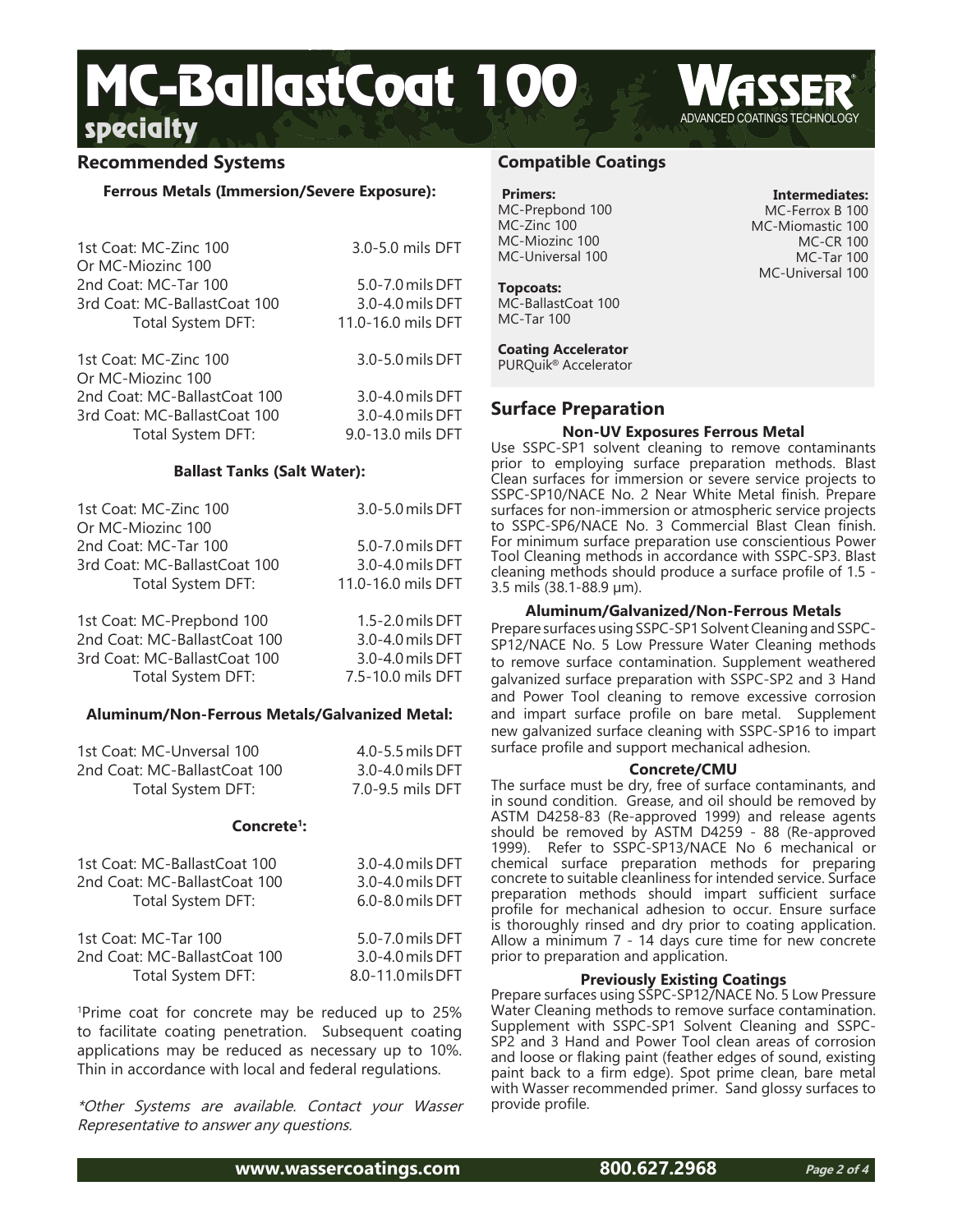# **Good Practices**

MC-BallastCoat 100 is designed for application to a variety of substrates and tightly adhering, previously existing coatings. Apply a test sample to a small area to determine coating adhesion and/or compatibility. Spot prime any areas cleaned to bare metal with a Wasser recommended primer.

For immersion or severe environments, apply over a recommended Wasser primer.

The surface to be coated must be dry, clean, dull, and free from dirt, grease, oil, rust, mill scale, salts or any other surface contaminants that interfere with adhesion.

Ensure welds, joints, and repair surfaces are properly cleaned and treated prior to coating application.

Consult the referenced standards, SSPC-PA1 and your Wasser Representative for additional information or recommendations.

## **Application Information**

MC-BallastCoat 100 can be applied by brush, roll, airless spray, mitt and conventional spray methods. Follow proper mixing instructions before applying.

## **Mixing:**

Material temperature must be 5°F above the dew point before opening and agitating. Power mix thoroughly prior to application. **Do not keep under constant agitation.** Apply a 3-6 oz solvent float over material to prevent moisture intrusion and cover pail.

## **Brush/Roller:**

Brush: Natural Fiber Roller: Natural or synthetic fiber cover Nap:  $\frac{1}{4}$ " to  $\frac{3}{8}$ " Core: Phenolic Reduction: Typically not required. If necessary, reduce with MC-Thinner 100.

## **Airless Spray:**

Pump Ratio: 28 - 40:1 Pressure:  $2100 - 2800$  psi<br>Hose:  $\frac{1}{4}$  to  $\frac{3}{8}$ "  $\frac{1}{4}$ " to  $\frac{3}{8}$ " Tip Size: 0.013-0.017 60 mesh (250 μm) Reduction: Typically not required. If necessary, reduce with MC-Thinner or MC-Thinner 100.

## **Conventional Spray/HVLP:**

| Fluid Nozzle:                                           | E Fluid Tip                 |  |
|---------------------------------------------------------|-----------------------------|--|
| Air Cap:                                                | 704 or 765                  |  |
| Atomizing Air:                                          | 45 - 75 lbs.                |  |
| Fluid Pressure:                                         | $15 - 20$ lbs.              |  |
| Hose:                                                   | $\frac{1}{2}$ " ID; 50' Max |  |
| Reduction: Typically not required. If necessary, reduce |                             |  |
| with MC-Thinner or MC-Thinner 100.                      |                             |  |

## **Reducer:**

MC-Thinner, MC-Thinner 100, (if VOC regulations restrict thinning, use MC-Thinner XMT). Reduction is typically not required. If necessary, thin up to 15% with recommended thinner. Thin in accordance with local and federal regulatory standards.

## **Clean up:**

MC-Thinner, MC-Thinner 100. If Wasser thinners are not available, use MEK, MIBK, Xylene, a 50:50 blend of Xylene and MEK or MIBK, or acetone for clean up only. Do not add unauthorized solvents to a Wasser coating.

# **Application Conditions**

**Temperature:** 20°- 100° F (-8°- 38° C). This temperature range should be achieved for ambient, surface and material temperature. Substrate must be visibly dry and frost free. On applications below 33° F (0.5° C), Steel temperatures should be 5°F above the dew point temperature. MC-Thinner 100 is recommended for spray application in temperatures above 90° F.

## **Relative Humidity:** 6% - 99%.

**Coating Accelerator:** PURQuik® Accelerator. See Wasser's PURQuik® Accelerator Product Data for information.

Storage: Store off the ground in a dry, protected area in temperature between 40°-100°F (4°-38°C). MCU containers must be kept sealed when not in use. Use a solvent float to reseal partial containers.

**www.wassercoatings.com 800.627.2968**